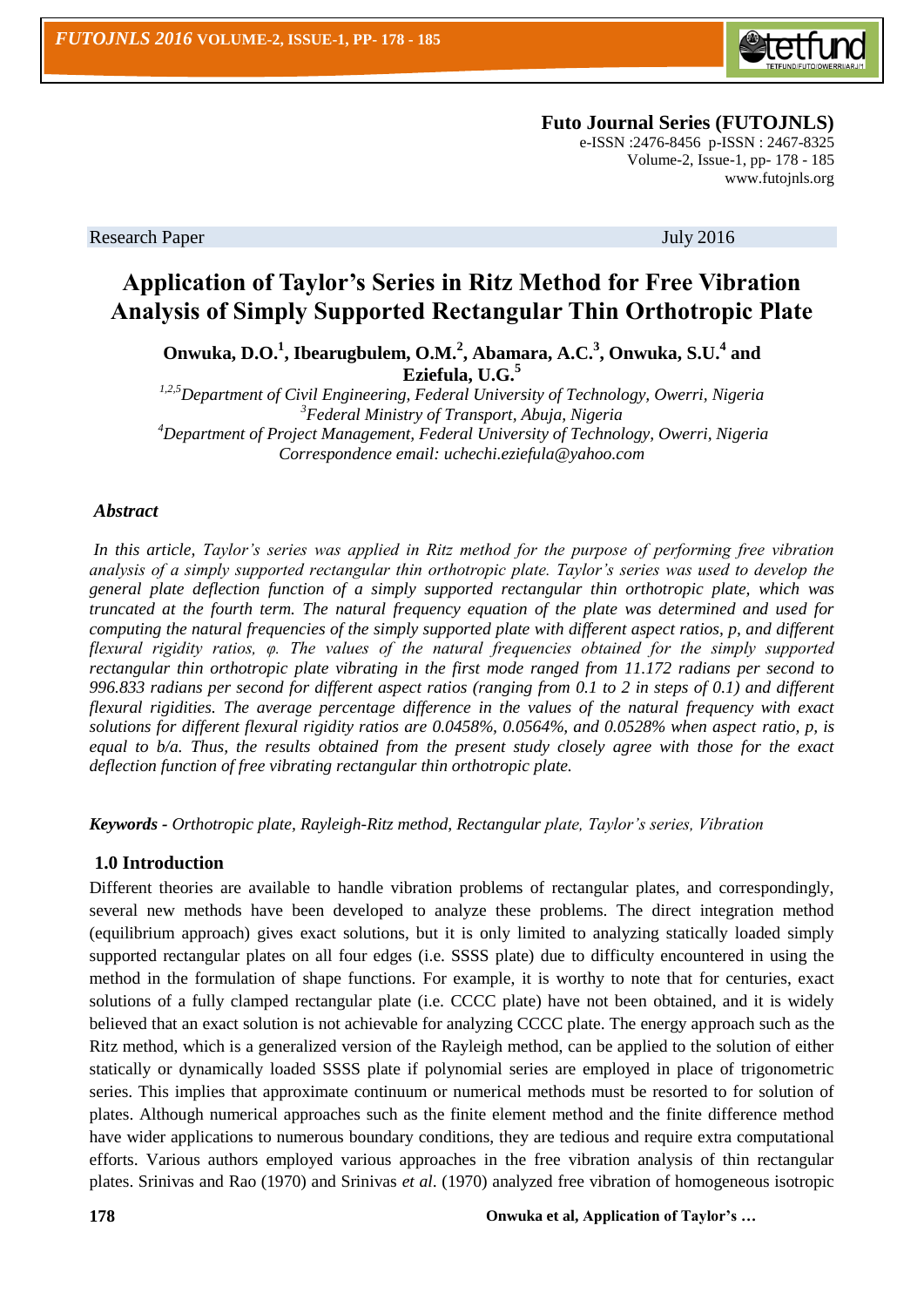and orthotropic simply supported rectangular plates. Hsu (2003) analyzed the vibration of isotropic and orthotropic plates with mixed boundary conditions using the differential quadrature method. Pilkey (2005) derived natural frequency equations for the free vibration of rectangular orthotropic plates of various boundary conditions using the exact method. Wu *et al*. (2007) found exact solutions for free vibration analysis of rectangular plates with various edge conditions using Bessel functions. Xing and Liu (2009) provided exact solutions for free vibration of thin orthotropic rectangular plates by using a novel separation of variables.

Many solutions to vibration problems in literature such as Leissa (1973) and Meirovitch (1997) employed trigonometric series formulated shape functions. It is possible to use trigonometric series to formulate the shape function of the SSSS plate, CCCC plate, or a plate with two opposite clamped edges and the other two opposite edges simply supported (i.e. CSCS plate) (Ugural, 1999; Ventsel & Krauthammer, 2001). However, it cannot be applied if the opposite edges of the rectangular plate are different (for example, if two opposite edges of the rectangular plate are simply supported and clamped). The shape functions of many rectangular plates such as plates simply supported on the first edge and clamped on the other three edges (i.e. SCCC plate), clamped on one edge and simply supported on the other three edges (i.e. CSSS plate), simply supported on two adjacent edges and clamped and free on the other edges (i.e. SSCF plate), and simply supported on opposite sides and clamped and free on the other edges (i.e. SCSF plate), cannot be formulated using trigonometric series because it involves great deal of analysis and time. Many other boundary conditions limit the use of trigonometric series (Ugural, 1999; Ventsel & Krauthammer, 2001). In view of these obvious constraints associated with formulating the shape functions of rectangular plates of various boundary conditions by trigonometric series, another method of developing a deflection function as proposed by Ibearugbulem (2012) is applied in this paper. The Taylor's series in Rayleigh–Ritz method is used herein in formulating the shape function so as to overcome the deficiencies of the trigonometric series, and to arrive at very close approximations of the exact solutions with reduced computation efforts. The advantages of Taylor's series shape function lie in the ease of application and versatility to numerous plate boundary conditions.

In this paper, the authors present a solution to the free vibration analysis of a simply supported rectangular thin orthotropic plate. The shape function which satisfied the plate boundary conditions is approximated using Taylor's series truncated at the fourth term. The total potential energy functional by Rayleigh–Ritz method as derived by Abamara (2014) is presented. Values of the natural frequency are obtained for different aspect ratios and different flexural rigidity ratios, and the results are compared with exact solutions derived by Pilkey (2005).

# **2.0 Theoretical Background**

Ventsel and Krauthammer (2001) gave the fourth-order homogenous partial differential equation for the undamped, free, linear vibration of a plate as:

$$
D\nabla^4 w(x, y, t) + \frac{\rho h \partial^2 w}{\partial t^2}(x, y, t) = 0
$$
\n(1)

where D is the flexural rigidity of the plate,  $\nabla^4$  is the biharmonic differential operator,  $w(x, y, t)$  is the deflection of the plate, x and y are the co-ordinate axes of the plate in the horizontal and vertical directions respectively, t is time,  $\rho$  is the mass density of the material, and h is the plate thickness. The biharmonic operator in (1) is expressed as given in (2).

$$
\nabla^4 = \frac{\partial^4}{\partial x^4} + \frac{2\partial^4}{\partial x^2 \partial y^2} + \frac{\partial^4}{\partial y^4} \tag{2}
$$

Ibearugbulem (2012) derived the following shape function for a thin rectangular plate using Taylor – Maclaurin's series as:

$$
w = w(x, y) = \sum \sum \frac{F^{(m)}(x_0) \cdot F^{(n)}(y_0)}{m! \, n!} \cdot (x - x_0)^m \cdot (y - y_0)^n \tag{3}
$$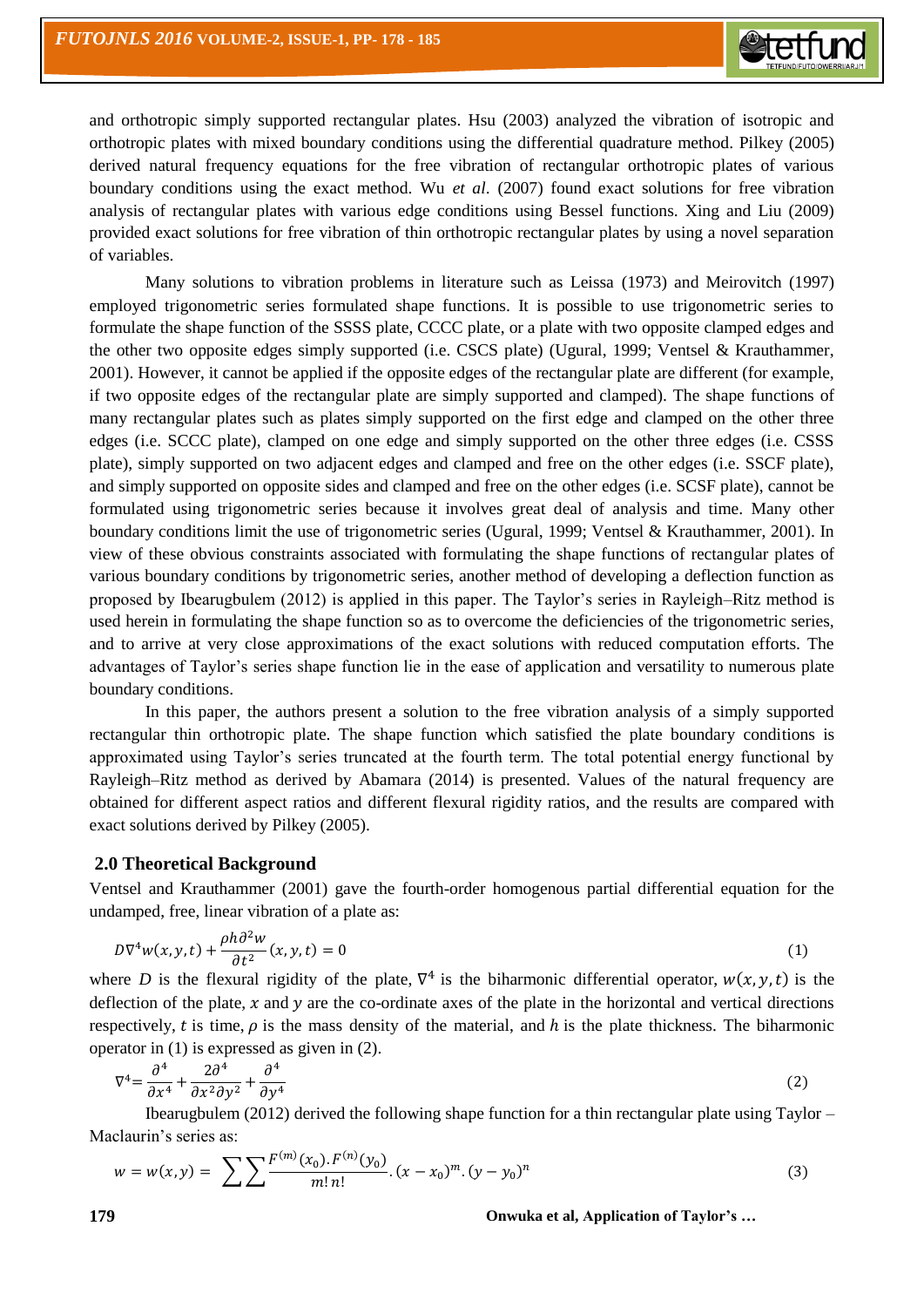where  $F^{(m)}(x_0)$  is the  $m^{\text{th}}$  partial derivative of the function w with respect to y. The factorials m! and n! are factorials of *m* and *n* respectively while  $x_0$  and  $y_0$  are the points at the origin, which is taken at zero. By truncating the infinite series in (3) at  $m = n = 4$ , he obtained (4):

$$
w = \sum_{m=0}^{4} \sum_{n=0}^{4} J_m K_n R^m Q^n
$$
 (4)

where  $J_m$  and  $K_n$  are expressed as given in (5a) and (5b).

$$
J_m = \frac{a^m \cdot F^m(0)}{m!}
$$
(5a)  

$$
K_n = \frac{b^n \cdot F^{(n)}(0)}{(5b)}
$$

$$
n = \frac{n!}{n!}
$$

The terms, *R* and *Q*, in (4) are dimensionless parameters given as:

$$
R = X/a; \ Q = Y/b \tag{6}
$$

When  $m = n = 4$ , the function given in (4) can be expanded in the form:

 $w(R, Q) = (J_0 + J_1 R + J_2 R^2 + J_3 R^3 + J_4 R^4)(K_0 + K_1 Q + K_2 Q^2 + K_3 Q^3 + K_4 Q^4)$  $(7)$ where  $J_i$  and  $K_i$  ( $i = 0, 1, 2, 3, 4$ ) are unknown constants of the polynomial series deflection function.

In order to obtain the deflection function, the boundary conditions of the all-round simply supported (SSSS) rectangular thin orthotropic plate, have to be taken into consideration. The boundary conditions of the SSSS plate shown in Fig. 1 are as follows:



Figure 1. Rectangular plate with all-round simply supported boundary conditions

| $w(R = 0) = w''^{R}(R = 0) = 0$                                                                             | (8)  |
|-------------------------------------------------------------------------------------------------------------|------|
| $w(R = 1) = w''^{R}(R = 1) = 0$                                                                             | (9)  |
| $w(0 = 0) = w''^{(0)}(0 = 0) = 0$                                                                           | (10) |
| $w(0 = 1) = w''^{(0)}(0 = 1) = 0$                                                                           | (11) |
| Substituting $(8)$ and $(10)$ into $(7)$ , yields:                                                          |      |
| $I_0 = 0$ ; $I_2 = 0$ ; $K_0 = 0$ ; $K_2 = 0$                                                               |      |
| Also, substituting (9) into (7) and solving them simultaneously gives:                                      |      |
| $I_1 = I_4$ ; $I_3 = -2I_4$                                                                                 |      |
| Similarly, substituting $(11)$ into $(7)$ , and solving the resulting two equations simultaneously, yields: |      |
| $K_1 = K_4$ ; $K_2 = -2K_4$                                                                                 |      |
| Substituting the values of $J_i$ and $K_i$ (where $i = 0, 1, , 4$ ) into the (3), yields:                   |      |
| $W = (R - 2R^3 - R^4)(0 - 2O^3 - O^4)I_4K_4$                                                                | (12) |
| Equation $(12)$ can be re-written in the form:                                                              |      |
| $w = AH$                                                                                                    | (13) |

where *A* is the amplitude of the shape function and *H* is the buckling curve expression. From (12) and (13), we have:

$$
A = J_4 K_4
$$
  
\n
$$
H = (R - 2R^3 - R^4)(Q - 2Q^3 - Q^4)
$$
\n(14*a*)

The partial derivatives of (12) with respect to *R*, *Q*, or both, are as follows: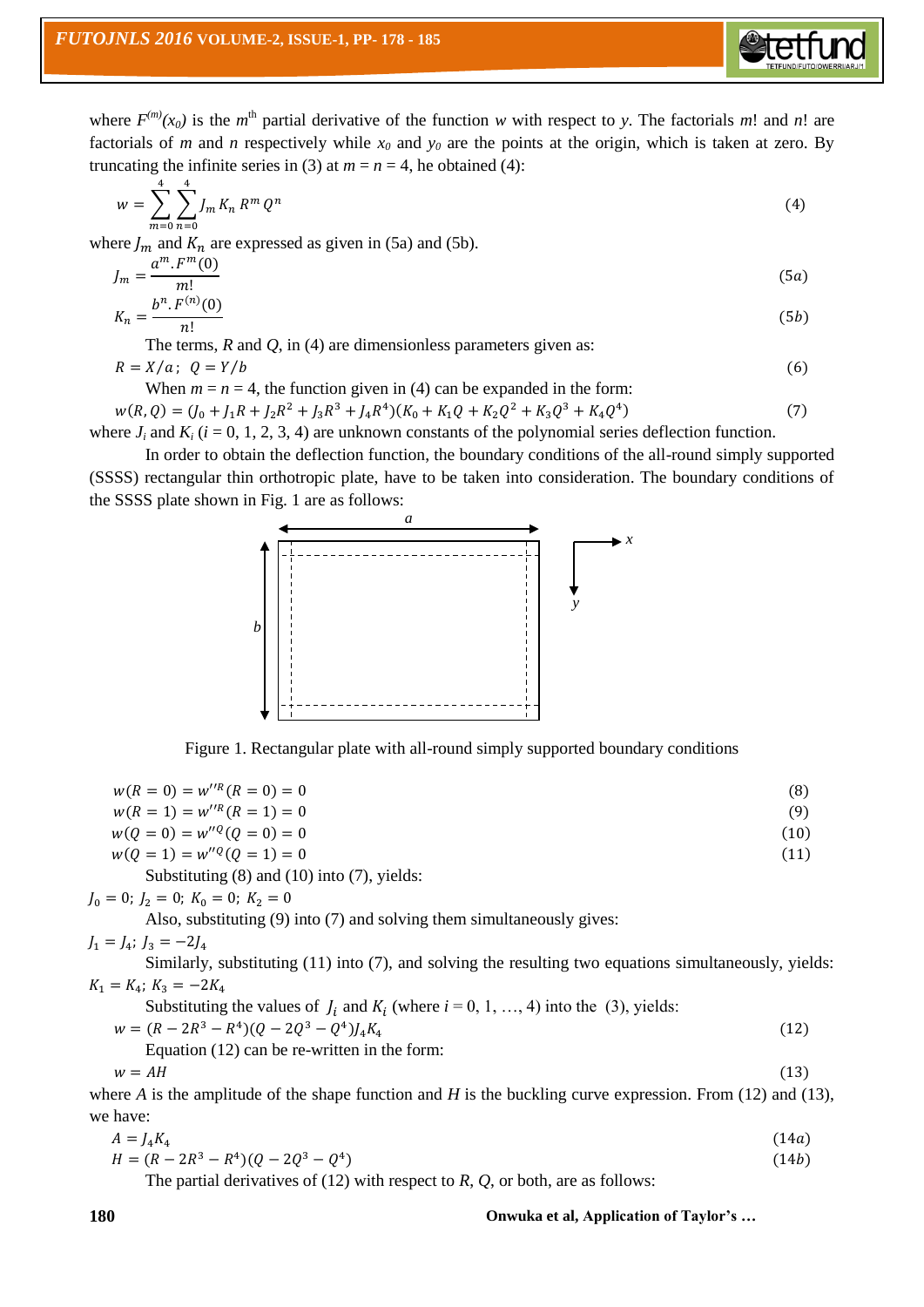

**Stetft** 

$$
w''^{R} = \frac{\partial^{2} w(R, Q)}{\partial R^{2}} = A(12R^{2} - 12R)(Q - 2Q^{3} + Q)
$$
\n(16)

$$
w'^{Q} = \frac{\partial w(R, Q)}{\partial Q} = A(R - 2R^{3} + R^{4})(1 - 6Q^{2} + 4Q^{3})
$$
\n(17)

$$
w''^{Q} = \frac{\partial^{2} w(R, Q)}{\partial Q^{2}} = A(R^{2} - 2R^{2} + R^{4})(12Q^{2} - 12Q)
$$
\n(18)

$$
w''^{RQ} = \frac{\partial^2 w(R, Q)}{\partial R \partial Q} = A(1 - 6R^2 + 4R^3)(1 - 6Q^2 + 4Q^3)
$$
\n(19)

Integrating the square of these equations given from (15) to (19) partially with respect to *R* and *Q* in a closed domain yields:

$$
\int_0^1 \int_0^1 (w''^R)^2 \, \partial R \partial Q = A^2 (4.8)(0.04921) = 0.23621 A^2 \tag{20}
$$

$$
\int_0^1 \int_0^1 (w''^q)^2 \,\partial R \partial Q = A^2 (0.04921)(4.8) = 0.23621 A^2 \tag{21}
$$

$$
\int_{0}^{1} \int_{0}^{1} (w''^{RQ}) \, \partial R \partial Q = A^{2} (0.48571)(0.048571) = 0.2351A^{2}
$$
\n(22)

$$
\int_0^1 \int_0^1 (w)^2 = A^2 (0.4920635)(0.4920635) = 0.00242127A^2
$$
\n(23)

Using the deflection function i.e.  $(12)$ , the total potential energy,  $\Pi$ , for an all-round simply supported rectangular orthotropic plate experiencing free vibration is expressed as:

$$
\Pi = \frac{D_x A^2}{2b^2} \int_0^1 \int_0^1 \left[ \frac{\varphi_1}{p^3} \left( \frac{\partial^2 H}{\partial R^2} \right)^2 + 2 \frac{\varphi_2}{p} \left( \frac{\partial^2 H}{\partial R \partial Q} \right)^2 + \rho \varphi_3 \left( \frac{\partial^2 H}{\partial Q^2} \right)^2 \right] \partial R \partial Q - \frac{p A^2 b^2 \lambda^2 \rho t}{2} \int_0^1 \int_0^1 H^2 \partial R \partial Q \quad (24)
$$

where  $D_x$  is flexural rigidity in the *x*-direction, A is the amplitude of the shape function as defined in (14a), *a* and *b* are the plate dimensions in the *x*- and *y*-directions respectively,  $\varphi_i$  are ratios of the bending rigidities, *R* and *Q* are dimensionless parameters,  $\lambda$  is the natural frequency, *t* is the plate thickness, and *H* is the buckling curve expression as defined in (14b).

#### **3.0 Derivation of Natural Frequency Equations**

The natural frequency,  $\lambda$ , of a vibrating plate, is an important parameter used in the design of a vibrating structure. In this work, the natural frequency,  $\lambda$ , is obtained by minimizing the total potential energy equation and equating it to zero. After minimizing and equating (24) to zero, the square of natural frequency,  $\lambda^2$ , is obtained in terms of the aspect ratio, *p*, and dimension, b, as given in (25) for aspect ratio,  $p = a/b$ .

$$
\lambda^2 = \frac{\frac{D_x}{b^4 \rho t} \int_0^1 \int_0^1 \left[ \frac{\varphi_1}{p} \left( \frac{\partial^2 H}{\partial R^2} \right)^2 + \frac{2\varphi_2}{p^2} \left( \frac{\partial^2 H}{\partial R \partial Q} \right)^2 + \varphi_3 \left( \frac{\partial^2 H}{\partial Q^2} \right)^2 \right] \partial R \partial Q}{\int_0^1 \int_0^1 H^2 \partial R \partial Q}
$$
(25)

In terms of the plate dimensions, *a* and *b*, the equation becomes:

$$
=\frac{\frac{D_x}{a^4 \rho t} \int_0^1 \left[\varphi_1 \left(\frac{\partial^2 H}{\partial R^2}\right)^2 + \frac{2\varphi_2 a^2 \left(\frac{\partial^2 H}{\partial R \partial Q}\right)^2}{b^2} + \frac{\varphi_3 a^4 \left(\frac{\partial^2 H}{\partial Q^2}\right)^2}{b^2}\right] \partial R \partial Q}{\int_0^1 \int_0^1 H^2 \partial R \partial Q}
$$
(26)

and in terms of the aspect ratio, *p*, and dimension, *a*, the square of the natural frequency is given as:

$$
\lambda^2 = \frac{\frac{D_x}{a^4 \rho t} \int_0^1 \int_0^1 \left[ \varphi_1 \left( \frac{\partial^2 H}{\partial R^2} \right)^2 + 2 \varphi_2 p^2 \left( \frac{\partial^2 H}{\partial R \partial Q} \right) + \varphi_3 p^4 \left( \frac{\partial^2 H}{\partial Q^2} \right) \right] \partial R \partial Q}{\int_0^1 \int_0^1 H^2 \partial R \partial Q}
$$
(27)

**181 Onwuka et al, Application of Taylor's …**

 $\lambda^2$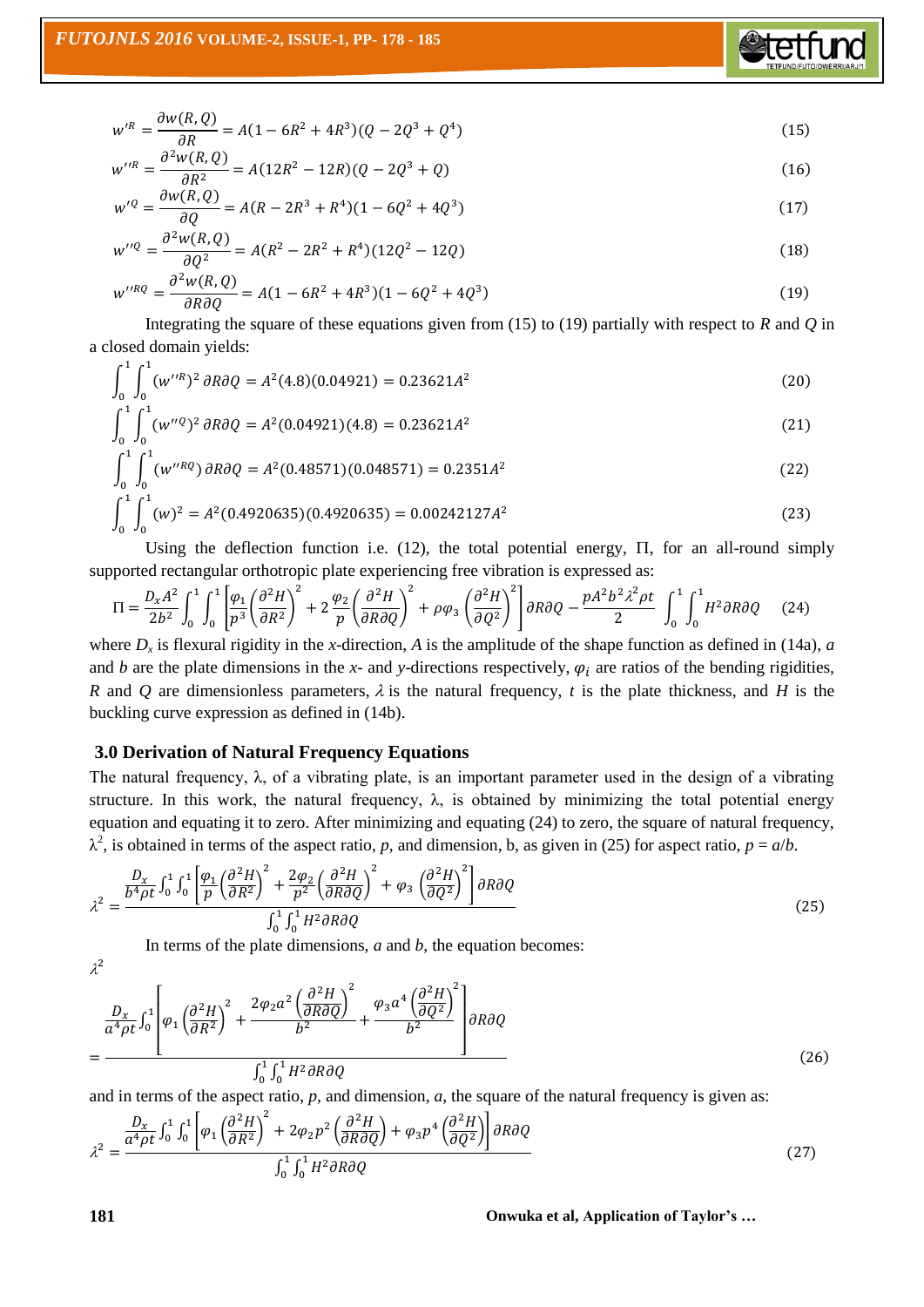Similarly, for the aspect ratio,  $p = b/a$ , the square of the natural frequency (i.e.  $\lambda^2$ ), is given in terms of *a* and *p* as:

 $\triangle$ tetfu

$$
\lambda^2 = \frac{\frac{D_x}{a^4 \rho t} \int_0^1 \int_0^1 \left( \frac{\partial^2 H}{\partial R^2} \right)^2 + \left( \frac{\partial^2 H}{\partial R \partial Q} \right)^2}{\int_0^1 \int_0^1 H^2 \partial R \partial Q} + \varphi_3 p^4 \frac{\left( \frac{\partial^2 H}{\partial Q^2} \right)^2}{p^4} \right) \partial R \partial Q \tag{28}
$$

The natural frequency for aspect ratio,  $p = b/a$  by substituting (15) – (18) into (20) and simplifying, yields the square of the natural frequency in terms of *p* and *a* as:

$$
\lambda^2 = \frac{D_x}{a^4 \rho t} [97.5562 \varphi_1 + 194.8647 p^2 \varphi_2 + 97.5562 p^4 \varphi_3]
$$
(29)

And for  $\lambda^2$  in terms of the dimensions *a* and *b*, the ratio *a*/*b* is substituted in place of *p* in (26) and simplified.

$$
\lambda^2 = \frac{D_x}{a^4 \rho t} \left[ 97.5562 \varphi_1 + 194.8647 \frac{a^2}{b^2} \varphi_2 + 97.5562 \frac{a^4}{b^4} \varphi_3 \right]
$$
(30)

For the reciprocal of the aspect ratio (i.e.  $p = b/a$ ), the square of the natural frequency,  $\lambda$ , is given by:

$$
\lambda^2 = \frac{D_x}{a^4 \rho t} \left[ 97.5562 \varphi_1 + 194.864 \frac{\varphi_2}{p^2} + 97.5562 \frac{\varphi_3}{p^4} \right]
$$
(31)

The final equation derived in this work for the computation of the natural frequency,  $\lambda$ , of an allround simply supported rectangular orthotropic thin plate in free vibration is given by (32) for aspect ratio, *p*  $= a/b$  or by (33) for aspect ratio,  $p = b/a$ .

$$
\lambda = \left\{ \frac{D_x}{a^4 \rho t} \left[ 97.5562 \varphi_1 + 194.8647 \left( \frac{a}{b} \right)^2 \varphi_2 + 97.5562 \left( \frac{a}{b} \right)^4 \varphi_3 \right] \right\}^{\frac{1}{2}}
$$
(32)

$$
\lambda = \left\{ \frac{D_x}{a^4 \rho t} \left[ 97.5562 \varphi_1 + 194.8647 \frac{\varphi_2}{p^2} + 97.5562 \frac{\varphi_3}{p^4} \right] \right\}^{\frac{1}{2}}
$$
(33)

Pilkey (2005) obtained the frequency equations of SSSS plate in vibration for  $p = a/b$  and  $p = b/a$ , respectively, as given in (34) and (35).

$$
\lambda^2 = \frac{1}{b^4 \overline{m}} \left( \frac{97.409 D_x}{p^4} + \frac{194.8647 B}{p^2} + 97.409 D_y \right) \tag{34}
$$

$$
\lambda^2 = \frac{1}{a^4 \bar{m}} \left( 97.409 D_x + \frac{194.8647 B}{\alpha^2} + \frac{97.409 D_y}{\alpha^4} \right)
$$
(35)

From (34) and (35), the equations of  $\lambda$  are:

$$
\lambda = \left[\frac{1}{b^4 \overline{m}} \left(\frac{97.409 D_x}{p^4} + \frac{194.8647 B}{p^2} + 97.409 D_y\right)\right]^{\frac{1}{2}}
$$
(36)

$$
\lambda = \left[\frac{1}{a^4 \bar{m}} \left(97.409 D_x + \frac{194.8647 B}{\alpha^2} + \frac{97.409 D_y}{\alpha^4}\right)\right]^{\frac{1}{2}}
$$
(37)

# **4.0 Results and Discussion**

The natural frequencies,  $\lambda$ , were computed for different aspect ratios,  $p = b/a$ , and flexural rigidities,  $\varphi_i$ , and the values are given in Tables  $1 - 3$ . The values of the frequency,  $\lambda$  of the present study for aspect ratio, *p* (ranging from 0.2 to 1.0) given in these tables were plotted as shown in Fig. 2. From the graph, it can be seen that for the three curves, the natural frequency decreased with increased aspect ratio, *p*. The natural frequency, however, decreased with decreasing flexural rigidity ratios. These results were compared in Tables  $1 - 3$  with the results obtained from the two equations i.e. (36) and (37) derived by Pilkey (2005) for all-round simply supported rectangular orthotropic thin plate.

The maximum value of the average percentage difference between the natural frequencies,  $\lambda$ , obtained in this work and those obtained by Pilkey (2005) was 0.0564 per cent. Thus, the natural frequencies obtained in this work closely approximate those of Pilkey (2005).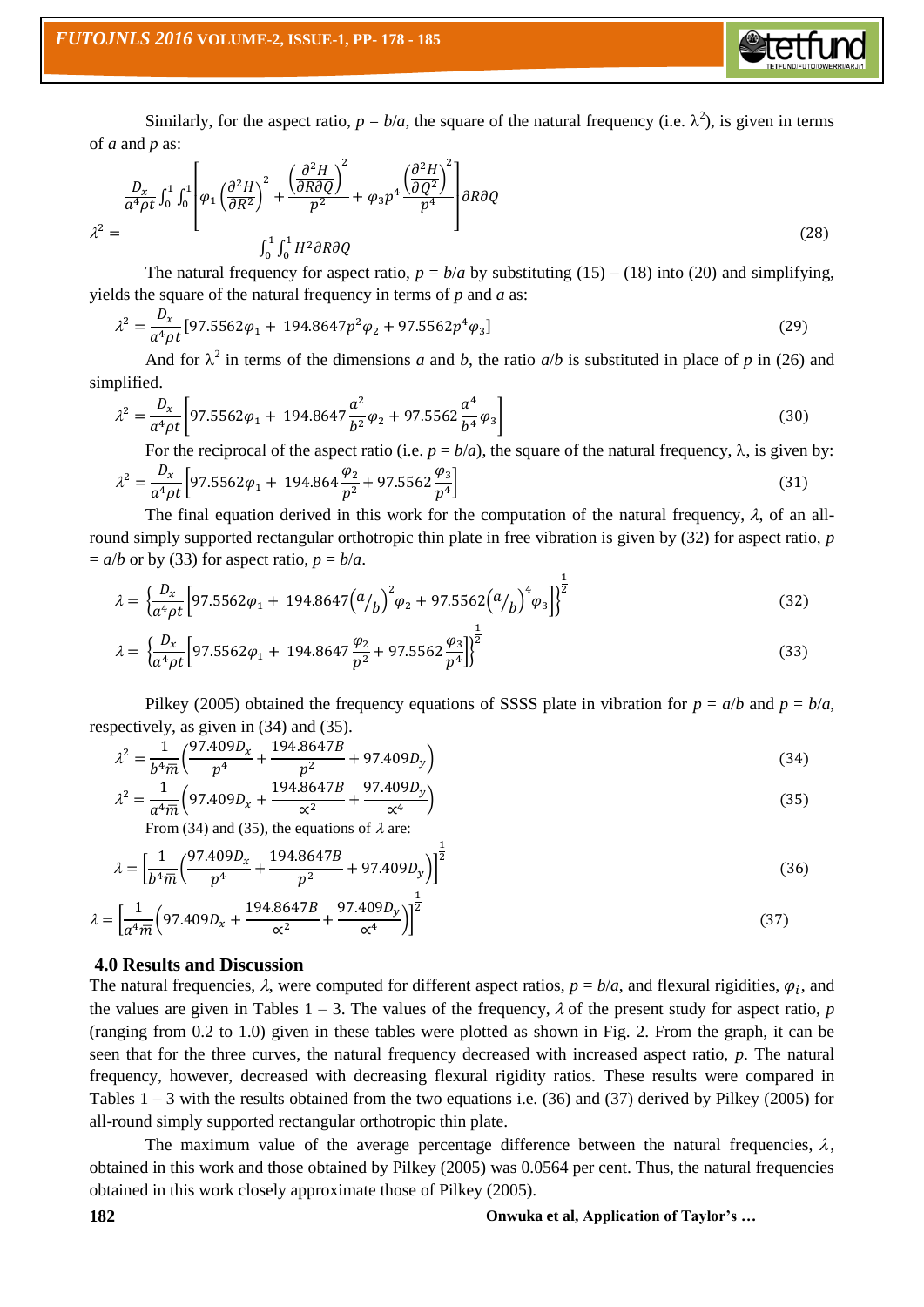



Figure 2. Influence of aspect ratio, p, and flexural rigidity ratio,  $\varphi$ , on natural frequency,  $\lambda$ 

| $\boldsymbol{p}$ |               | $\lambda$ (radians per second) | Difference | Percentage<br>difference |  |
|------------------|---------------|--------------------------------|------------|--------------------------|--|
|                  | Present study | Pilkey (2005)                  |            |                          |  |
| 0.1              | 997.570       | 996.833                        | 0.737      | 0.0739                   |  |
| 0.2              | 256.791       | 256.613                        | 0.178      | 0.0694                   |  |
| 0.3              | 119.611       | 119.535                        | 0.076      | 0.0636                   |  |
| 0.4              | 71.598        | 71.558                         | 0.040      | 0.0559                   |  |
| 0.5              | 49.375        | 49.351                         | 0.024      | 0.0486                   |  |
| 0.6              | 37.304        | 37.288                         | 0.016      | 0.0429                   |  |
| 0.7              | 30.026        | 30.014                         | 0.012      | 0.0400                   |  |
| 0.8              | 25.302        | 25.293                         | 0.009      | 0.0356                   |  |
| 0.9              | 22.064        | 22.056                         | 0.008      | 0.0363                   |  |
| 1.0              | 19.748        | 19.741                         | 0.007      | 0.0354                   |  |
| 1.1              | 18.034        | 18.028                         | 0.006      | 0.0333                   |  |
| 1.2              | 16.731        | 16.725                         | 0.006      | 0.0358                   |  |
| 1.3              | 15.717        | 15.711                         | 0.006      | 0.0381                   |  |
| 1.4              | 14.912        | 14.906                         | 0.006      | 0.0403                   |  |
| 1.5              | 14.263        | 14.257                         | 0.006      | 0.0421                   |  |
| 1.6              | 13.732        | 13.726                         | 0.006      | 0.0437                   |  |
| 1.7              | 13.291        | 13.286                         | 0.005      | 0.0376                   |  |
| 1.8              | 12.923        | 12.917                         | 0.006      | 0.0464                   |  |
| 1.9              | 12.610        | 12.604                         | 0.006      | 0.0476                   |  |
| 2.0              | 12.344        | 12.338                         | 0.006      | 0.0486                   |  |
|                  |               |                                |            |                          |  |

| Table 1. Values of natural frequency, $\lambda$ , for $\varphi_1 = \varphi_2 = \varphi_3 = 1$ , $p = b/a$ |  |
|-----------------------------------------------------------------------------------------------------------|--|
|-----------------------------------------------------------------------------------------------------------|--|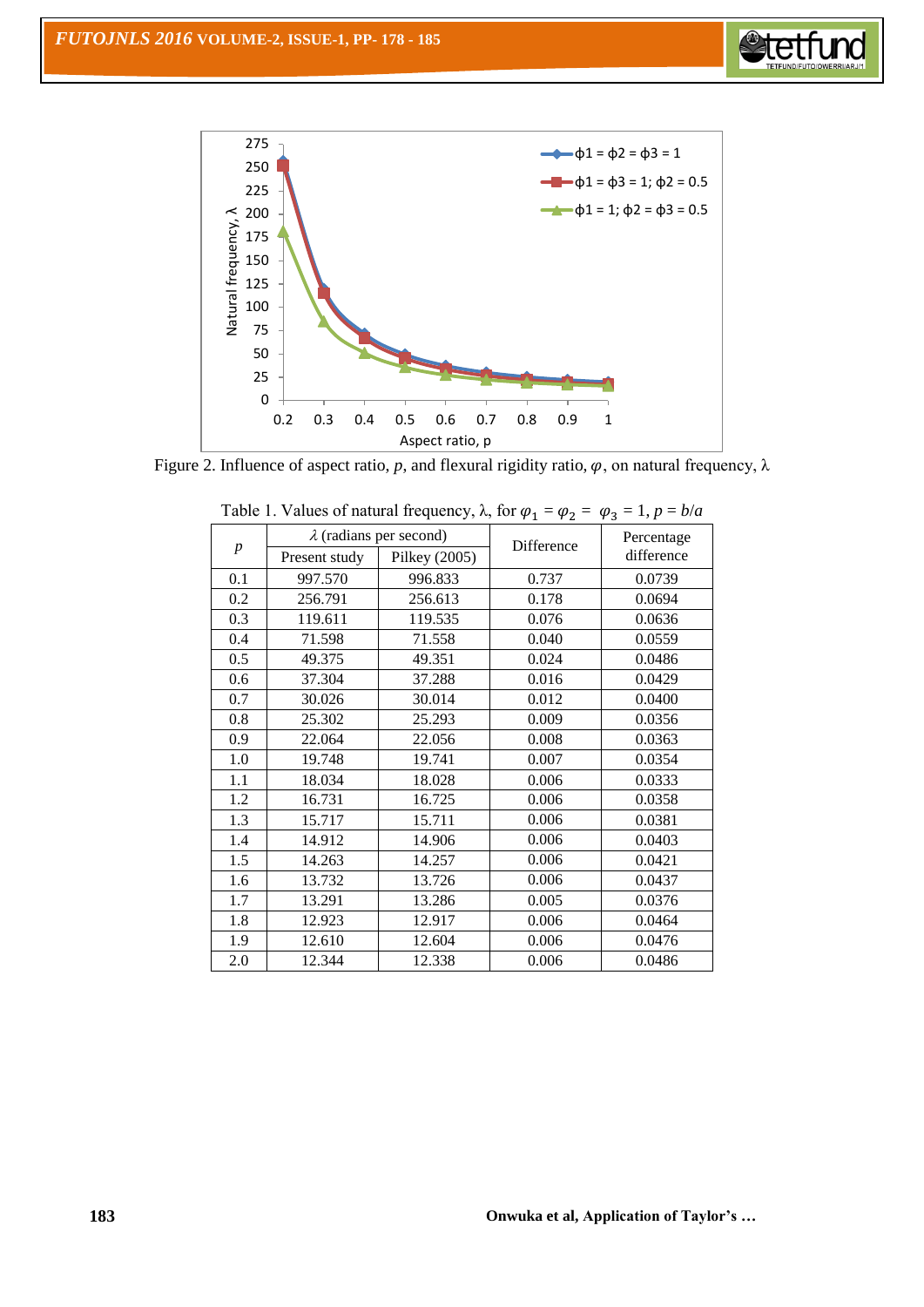

| $\boldsymbol{p}$ |               | $\lambda$ (radians per second) | Difference | Percentage<br>difference |  |
|------------------|---------------|--------------------------------|------------|--------------------------|--|
|                  | Present study | Pilkey (2005)                  |            |                          |  |
| 0.1              | 992.675       | 991.934                        | 0.741      | 0.0747                   |  |
| 0.2              | 252.004       | 251.822                        | 0.122      | 0.0723                   |  |
| 0.3              | 114.996       | 114.917                        | 0.079      | 0.0687                   |  |
| 0.4              | 67.211        | 67.168                         | 0.043      | 0.0640                   |  |
| 0.5              | 45.257        | 45.230                         | 0.027      | 0.0597                   |  |
| 0.6              | 33.481        | 33.462                         | 0.019      | 0.0568                   |  |
| 0.7              | 26.509        | 26.495                         | 0.014      | 0.0528                   |  |
| 0.8              | 22.090        | 22.079                         | 0.011      | 0.0498                   |  |
| 0.9              | 19.145        | 19.136                         | 0.009      | 0.0470                   |  |
| 1.0              | 17.104        | 17.096                         | 0.008      | 0.0468                   |  |
| 1.1              | 15.643        | 15.636                         | 0.007      | 0.0448                   |  |
| 1.2              | 14.569        | 14.562                         | 0.007      | 0.0481                   |  |
| 1.3              | 13.761        | 13.754                         | 0.007      | 0.0509                   |  |
| 1.4              | 13.140        | 13.133                         | 0.007      | 0.0533                   |  |
| 1.5              | 12.654        | 12.648                         | 0.006      | 0.0474                   |  |
| 1.6              | 12.268        | 12.261                         | 0.007      | 0.0571                   |  |
| 1.7              | 11.956        | 11.949                         | 0.007      | 0.0586                   |  |
| 1.8              | 11.701        | 11.695                         | 0.006      | 0.0513                   |  |
| 1.9              | 11.491        | 11.484                         | 0.007      | 0.0610                   |  |
| 2.0              | 11.314        | 11.307                         | 0.007      | 0.0619                   |  |

|  | Table 2. Values of natural frequency, $\lambda$ , for $\varphi_1 = \varphi_3 = 1$ , $\varphi_2 = 0.5$ , $p = b/a$ |  |  |
|--|-------------------------------------------------------------------------------------------------------------------|--|--|
|  |                                                                                                                   |  |  |

Table 3. Values of natural frequency,  $\lambda$ , for  $\varphi_1 = 1$ ,  $\varphi_2 = \varphi_3 = 0.5$ ,  $p = b/a$ 

| $\boldsymbol{p}$ |               | $\lambda$ (radians per second) | Difference | Percentage |  |
|------------------|---------------|--------------------------------|------------|------------|--|
|                  | Present study | Pilkey (2005)                  |            | difference |  |
| 0.1              | 705.423       | 704.902                        | 0.521      | 0.0739     |  |
| 0.2              | 181.713       | 181.587                        | 0.126      | 0.0694     |  |
| 0.3              | 84.865        | 84.812                         | 0.053      | 0.0625     |  |
| 0.4              | 51.107        | 51.078                         | 0.029      | 0.0568     |  |
| 0.5              | 35.605        | 35.587                         | 0.018      | 0.0506     |  |
| 0.6              | 27.287        | 27.275                         | 0.012      | 0.0440     |  |
| 0.7              | 22.351        | 22.341                         | 0.010      | 0.0448     |  |
| 0.8              | 19.206        | 19.198                         | 0.008      | 0.0417     |  |
| 0.9              | 17.094        | 17.086                         | 0.008      | 0.0468     |  |
| 1.0              | 15.613        | 15.606                         | 0.007      | 0.0449     |  |
| 1.1              | 14.539        | 14.533                         | 0.006      | 0.0413     |  |
| 1.2              | 13.738        | 13.732                         | 0.006      | 0.0437     |  |
| 1.3              | 13.126        | 13.120                         | 0.006      | 0.0457     |  |
| 1.4              | 12.648        | 12.641                         | 0.007      | 0.0554     |  |
| 1.5              | 12.268        | 12.261                         | 0.007      | 0.0571     |  |
| 1.6              | 11.961        | 11.954                         | 0.007      | 0.0586     |  |
| 1.7              | 11.709        | 11.703                         | 0.006      | 0.0513     |  |
| 1.8              | 11.501        | 11.495                         | 0.006      | 0.0522     |  |
| 1.9              | 11.326        | 11.320                         | 0.006      | 0.0530     |  |
| 2.0              | 11.179        | 11.172                         | 0.007      | 0.0627     |  |

# **Conclusion**

The closeness of the results obtained from the formulated natural frequency equation to those of Pilkey (2005), shows that the solution obtained in the present study is a good approximation of the exact solution. Therefore, Taylor's series is adequate for the derivation of the deflection function for all-round simply supported rectangular orthotropic thin plate subject to free vibration. The application of Taylor's series in